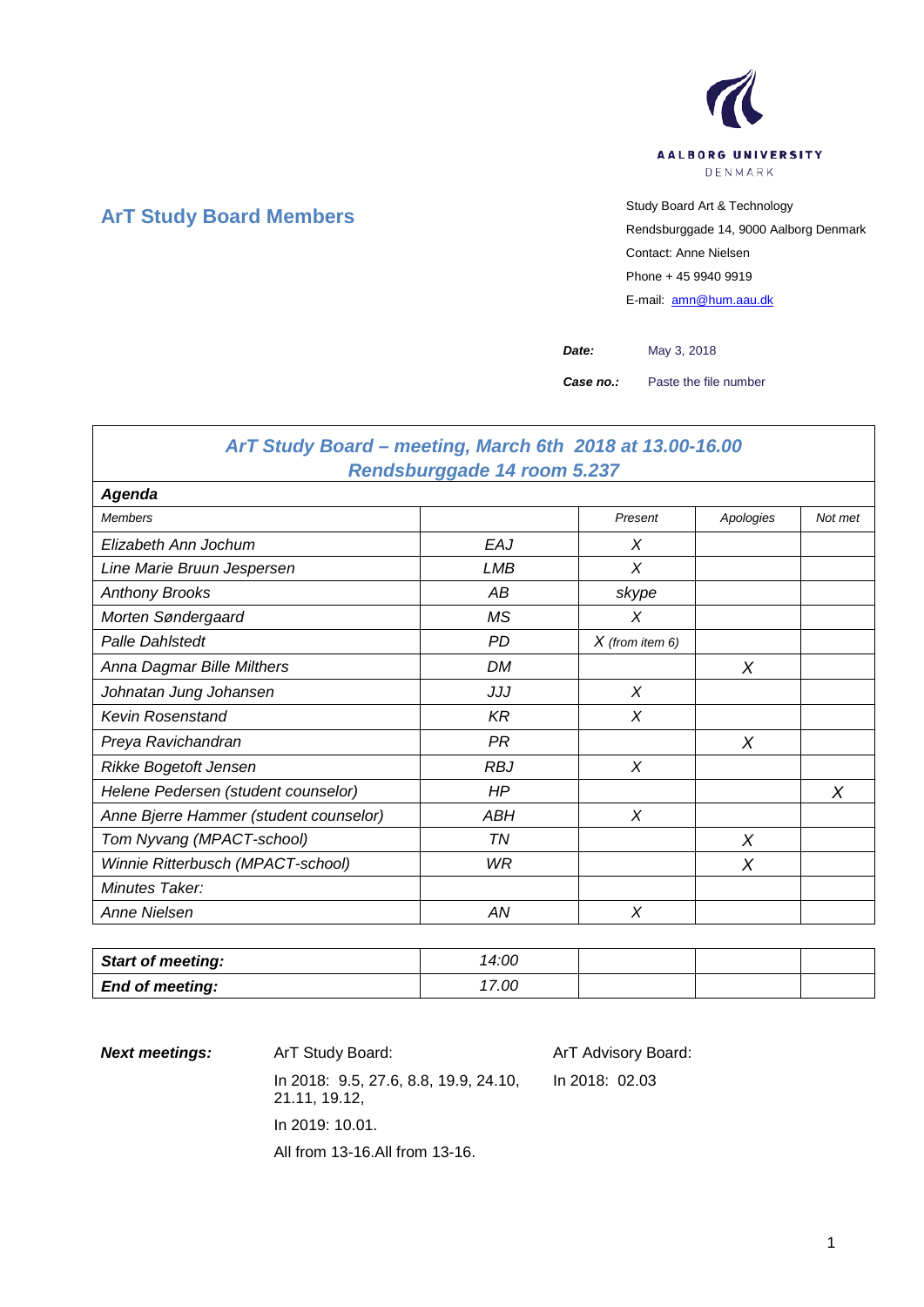

| Items: |                                                                                                                                                                                                                                                                                                                                                                                                                                                                                                                                                                                                                                                                                                                                                                                                                                                                                                                                                                                                                                                                                                                                                                                                                                                                                                                                                                                                                                                                                                                                                                                                                                                                                                                                                                                                                                                                                                                                                                                                                   |
|--------|-------------------------------------------------------------------------------------------------------------------------------------------------------------------------------------------------------------------------------------------------------------------------------------------------------------------------------------------------------------------------------------------------------------------------------------------------------------------------------------------------------------------------------------------------------------------------------------------------------------------------------------------------------------------------------------------------------------------------------------------------------------------------------------------------------------------------------------------------------------------------------------------------------------------------------------------------------------------------------------------------------------------------------------------------------------------------------------------------------------------------------------------------------------------------------------------------------------------------------------------------------------------------------------------------------------------------------------------------------------------------------------------------------------------------------------------------------------------------------------------------------------------------------------------------------------------------------------------------------------------------------------------------------------------------------------------------------------------------------------------------------------------------------------------------------------------------------------------------------------------------------------------------------------------------------------------------------------------------------------------------------------------|
| 1.     | Approval of Agenda 03.04.18                                                                                                                                                                                                                                                                                                                                                                                                                                                                                                                                                                                                                                                                                                                                                                                                                                                                                                                                                                                                                                                                                                                                                                                                                                                                                                                                                                                                                                                                                                                                                                                                                                                                                                                                                                                                                                                                                                                                                                                       |
|        | Two item were added to the Agenda:<br>Item 8. STARTS - The Arts stimulating innovation<br>Item 9. Comments 2017 from Head of censorship - Informationsvidenskab og Interaktive Medier,<br>IIM.dk<br>The Agenda was approved.                                                                                                                                                                                                                                                                                                                                                                                                                                                                                                                                                                                                                                                                                                                                                                                                                                                                                                                                                                                                                                                                                                                                                                                                                                                                                                                                                                                                                                                                                                                                                                                                                                                                                                                                                                                      |
| 2.     | Approval of Minutes 24.01.18                                                                                                                                                                                                                                                                                                                                                                                                                                                                                                                                                                                                                                                                                                                                                                                                                                                                                                                                                                                                                                                                                                                                                                                                                                                                                                                                                                                                                                                                                                                                                                                                                                                                                                                                                                                                                                                                                                                                                                                      |
|        | Item $3.a.$ bullet $6:$<br>We still have not received any action plan for our study and the study board awaits action plan from<br>the school and the department (about the study environment survey).<br>We still haven't received "response from the department" (instead of action plan).<br>Hereby approved.                                                                                                                                                                                                                                                                                                                                                                                                                                                                                                                                                                                                                                                                                                                                                                                                                                                                                                                                                                                                                                                                                                                                                                                                                                                                                                                                                                                                                                                                                                                                                                                                                                                                                                  |
| 3.     | News:                                                                                                                                                                                                                                                                                                                                                                                                                                                                                                                                                                                                                                                                                                                                                                                                                                                                                                                                                                                                                                                                                                                                                                                                                                                                                                                                                                                                                                                                                                                                                                                                                                                                                                                                                                                                                                                                                                                                                                                                             |
| 3.a.   | <b>Head of Study (LMB)</b><br>Self-evaluation process and report will take place spring 2018<br>$\bullet$<br>Meeting with ArT Advisory Board 02.03.2018<br>$\bullet$<br><b>Agents - International PR</b><br>$\bullet$                                                                                                                                                                                                                                                                                                                                                                                                                                                                                                                                                                                                                                                                                                                                                                                                                                                                                                                                                                                                                                                                                                                                                                                                                                                                                                                                                                                                                                                                                                                                                                                                                                                                                                                                                                                             |
|        | LMBJ has started the self-evaluation process - a systematic quality development - through pro-<br>$\bullet$<br>cedures (evaluation, discussing and action) to secure that our students receive qualifications<br>and competences as they are described in the study regulations and that are relevant for soci-<br>ety.<br>First deadline is approaching and before sending the report to the study board, Head of MPACT<br>and Head of department gives their comment. The ArT Study board must discuss the report at a<br>meeting before May 2018.<br>Before sending the final report Head of MPACT has to approve it.<br>In August the report will be discussed in a panel with external members - Lone Koefoed (AU)<br>and Elizabeth Gottlieb (Tuxen, Copenhagen and Art Advisory Board)<br>The Art Advisory Board met on Friday 2 <sup>nd</sup> of March. New members have been included in the<br>$\bullet$<br>Board and hence the meeting was primarily informing about the study and discussing the ques-<br>tions on the agenda with the Board's Members. Regarding the development and re-thinking of<br>the Module "Art & Technology Entrepreneurship" the Board recommends focusing on the com-<br>munication of the idea (pitching the idea). The students should have professional and creative<br>presentation skills that enable them to sell ideas not only to externals but to "customers" in the<br>broadest sense: colleagues/the boss/the potential buyer/the user/the bank. It is suggested to<br>find out more about the pitching training already offered at AAU.<br>It is also suggested that the students should have a mind-set of "value creation" and that all pro-<br>jects/exams should have an element, where the students are asked the question: what could be<br>the potential commercial output of the project? The TV-Show "The Dragon's Den" is concretely<br>suggested as a format for training the students in this exercise - and adding an element of com-<br>petition. |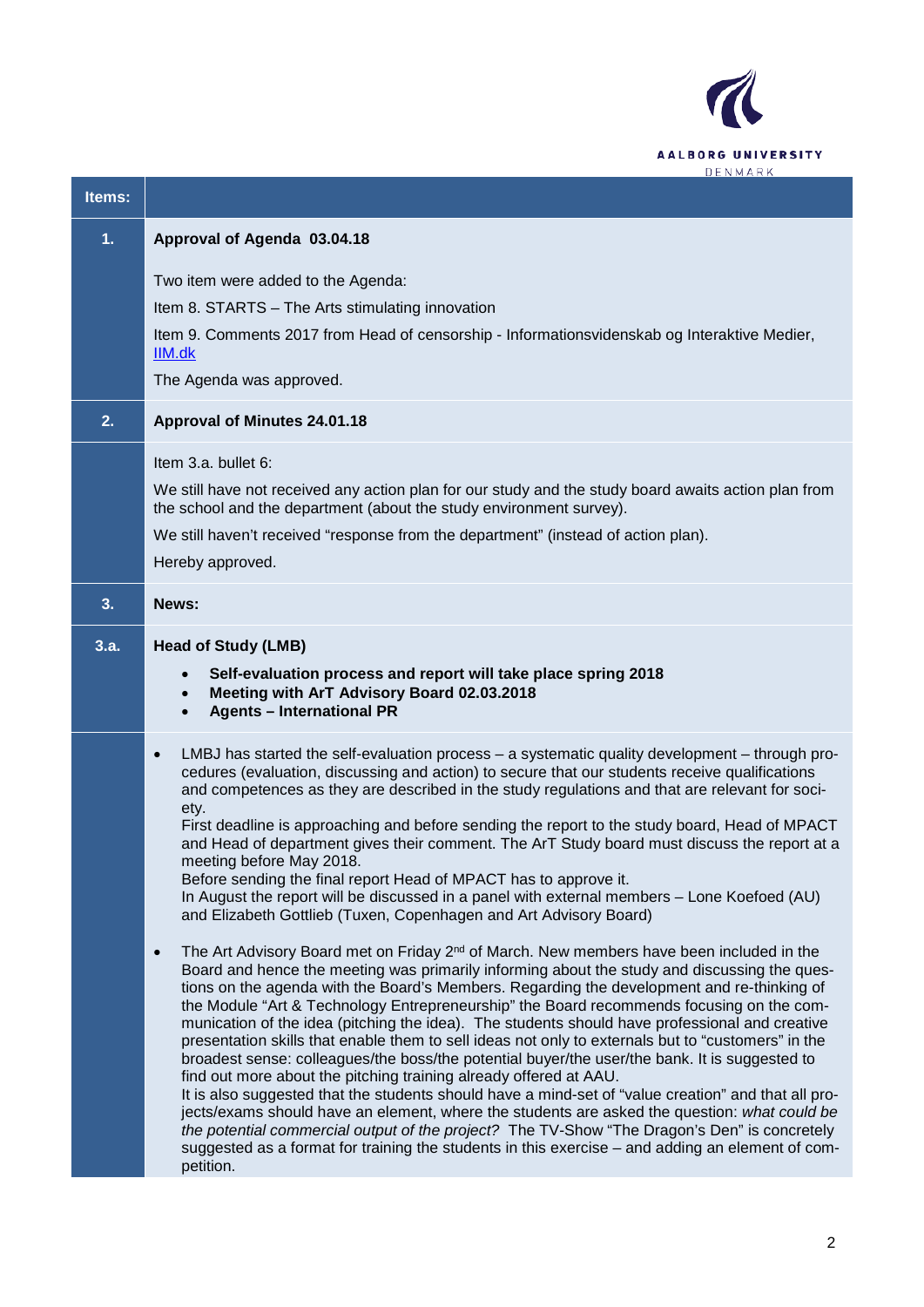

Furthermore, the Advisory Board advise that co-creation and team work between different departments/disciplines will be required because flexibility and collaboration skills are important in all new jobs. It will increasingly be required to be prepared for changes and to adapt to new situations. Finding loopholes and suggesting concepts for creative solutions will be essential together with having an understanding of the technology and the ability to navigate in the cross section between art and technology.

Regarding content it is suggested that Art and Technology could also prepare for the world of Gaming.

In response to the questions about getting the students ready for the job market, it is strongly recommended that the students prepare materials and portfolios that will help sell themselves and their competencies. It is underlined that the selling points are showing the passion, the creativity and the actual work that the students have made.

In respect to the work with enhancing collaboration between the ArT education and externals, it is suggested to focus on both large private companies and on smaller start-ups. The key to approach them is to design a format for collaboration that does not include a heavy work load for the externals

The advisory Board met 3 student groups during the meeting and is keen to know more. Therefore next meeting is suggested to be held in November and the plan is to bring the Advisory Board into closer contact with the students and the teaching environment, maybe followed by a seminar.

LMBJ had a skype meeting with Tobias Løssing after the meeting to discuss the subject - and his comment was that he rather wants to see the solution in real live instead of in a self-evaluation report.

Members of the ArT Advisory Board:

- Stuart Harris, Lego, Billund, DK
- Karin Elisabeth Gottlieb, Tuxen, Copenhagen, DK
- Michael Mansdotter, Trekanten, Aalborg, DK
- Henrik Godsk, Kunstbygningen, Vrå, DK
- Ruairi Glynn, University College London, UK
- Tobias Løssing, Kollision, Aarhus, DK
- Stine Lund, Aalborg Kommune, DK

Recruitment of international students/agents

- There has been send letters, fact sheets and postcards to 15 Danish educations and highschools and to 11 Swedish similar education schools. Suggestion for others can be send to LMBJ and she will distribute more postcard.
- New positions for ArT: 1 PR-helper (50 hours) for the webpage only. 1 Student's supervisor (100 hours) 2 RUS-tutors (25 hours each)
- The ArT facebook page has to be shared amongst the students. ABH and JJJ will find out how.
- The ArT Film is on its way.3 ArTs students participated. Camilla Art4 demonstrated the west project, Maros Art6 – told about his BA project and Alberte ArT6 with some sketching. All students were interviewed
- LMBJ participates in "Kursus i uddannelsesledelse for danske universiteter"/ course in education management.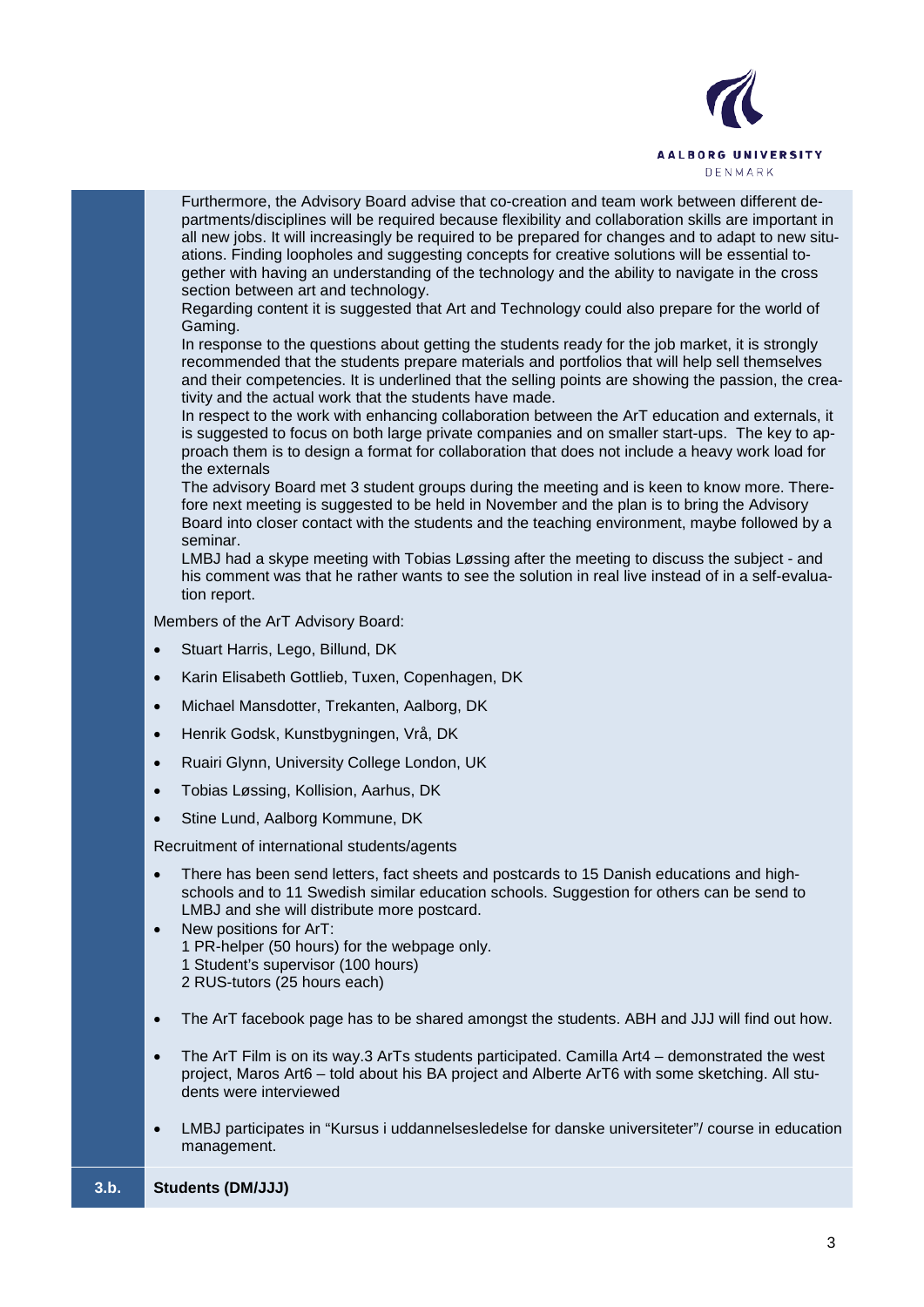

|      | The Exhibition group is working on the invitation to the exhibition in May. There will be send an exhi-<br>bition guide to other media arts schools nearby to come and visit the exhibition. And the group is<br>working on a Poster for the exhibition as well. For now ArT2 and ArT6 exhibit in RDB14 and ArT4 in<br>Karolinelund                                                                                                                                   |
|------|-----------------------------------------------------------------------------------------------------------------------------------------------------------------------------------------------------------------------------------------------------------------------------------------------------------------------------------------------------------------------------------------------------------------------------------------------------------------------|
| 3.c. | <b>Students Supervisors (ABH/HP)</b>                                                                                                                                                                                                                                                                                                                                                                                                                                  |
|      | ABH gave an up-date of Open House in March. It was a success and a lot of people looked by and<br>about 100 had a talk with ABH and HP. 25 interested were put on a list for visiting ArT and they will<br>arrange a day where all interested can get a good introduction to ArT and to meet teachers and stu-<br>dents and give a guided tour to the exhibiton.<br>HTX, Frederikshavn asked for cooperation about a workshop/meeting about ArT in Frederikshavn.     |
|      | ABH will work on it.                                                                                                                                                                                                                                                                                                                                                                                                                                                  |
| 3.d. | <b>MPACT-School (TN/WBR)</b>                                                                                                                                                                                                                                                                                                                                                                                                                                          |
|      | No news.                                                                                                                                                                                                                                                                                                                                                                                                                                                              |
| 4.   | <b>Fall Semester 2018:</b>                                                                                                                                                                                                                                                                                                                                                                                                                                            |
|      | <b>Starting Up</b><br><b>Coordinators ArT1, ArT3 and ArT5</b><br>$\bullet$<br><b>Budget - Hours</b><br>$\bullet$                                                                                                                                                                                                                                                                                                                                                      |
|      | "Studiestarts siden" http://www.studiestart.aau.dk/bachelor-aalborg/vaerd-at-vide/info-studie/art-<br>technology/ and http://www.newstudents.aau.dk/bachelors-aalborg/information/about-pro-<br>gramme/art-technology/ has to be up-dated for new students. Pia Thorsen receives material for the<br>page.<br>Coordinator - Fall 2018:<br>ArT1 LMBJ (to be discussed with Mikael Vetner)<br>$\bullet$<br>ArT3 Markus Löchtefeld<br>$\bullet$<br>ArT5 EAJ<br>$\bullet$ |
|      | Budget - Hours                                                                                                                                                                                                                                                                                                                                                                                                                                                        |
|      | There will be send a budget before next meeting.                                                                                                                                                                                                                                                                                                                                                                                                                      |
| 5.   | Exhibition Spring 2018 - May 8. and 9.<br><b>Place? Platform 4/Musikkens Hus</b>                                                                                                                                                                                                                                                                                                                                                                                      |
|      | See item 3.b.<br>EAJ has invited guest for the exhibition and we need to get a program / time schedule to send out.<br>The exhibition group will suggest an opening speaker - LMBJ approve before contacting.                                                                                                                                                                                                                                                         |
| 6.   | <b>Semester evaluation Fall 2017</b><br>ArT1<br>ArT3<br>ArT <sub>5</sub>                                                                                                                                                                                                                                                                                                                                                                                              |
|      | Art1                                                                                                                                                                                                                                                                                                                                                                                                                                                                  |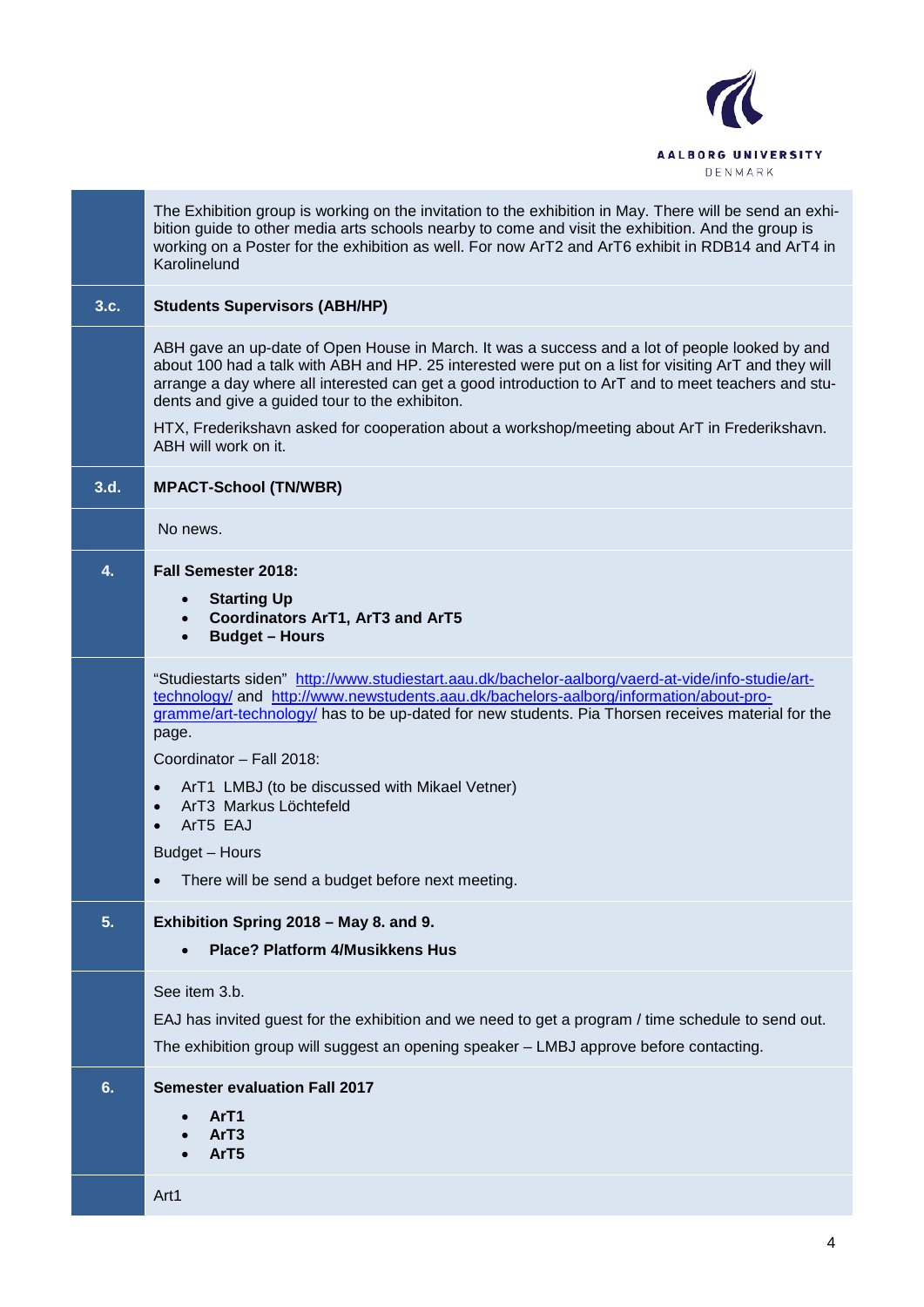

Action point for next semester:

- needs a lot more focus of being a new student at a university enforce the students to contact tutors in case of problems to the study.
- establish extra kind of commitment from the teachers to the students possible to use Skype for supervison meeting, be aware of the difference between the supervisors at the same semester
- proposal to do smaller different projects instead of one big project.

ArT3

- group formation and social dynamic is mentioned a lot.
- programming is still only scratching the students want to dig deeper.

ArT5

- no major complaints from the students maybe only about the workload
- ArT5 suggest that there is no overlap between exhibition days and the performance (ArT5). Important to give all the possibility to see and comment on each other's semester work.
- Art Based Research not all thinks it is too early to have at  $5<sup>th</sup>$  semester. The teachers should think about how to integrate it into the program. It was suggested that the ArT teachers show their artistic research during one lesson.

For next teacher meeting to be discussed:

- 1<sup>st</sup> semester supervision/curriculum
- learning from failure 3 smaller projects to show how the work process is developing.
- some of the important learning goals from the semester has to be more visible.
- next year ArT will have to pay for working at Aalborg Theater. EAJ will work on a new solution or make some negotiation about payment.

#### **7. Revision Study regulation.**

Final edition has to be ready and send to the Faculty November 1, 2018. It will be a revision of the existing study regulation and will be valid from September 1, 2019.

The goal is to create more clarity, more efficient structure and the overall philosophy is that we should not change the headlines of the modules and the content should only be changed if it concerns changes that cannot be included under the current headlines.

Already identified focus points:

- return HAT I and II on 1<sup>st</sup> and 2<sup>nd</sup> semester and AIC I and II on 3<sup>rd</sup> and 4<sup>th</sup> semester
- reduction in number of learning goals on each module (ideally 3-4 in each category) and more clear and consequent use of language throughout the document
- secure clear progression and avoid overlaps between similar courses (AAM, Programming and Theory)
- define artefact/art work/artistic project, and use consequently throughout the document

Discussion points for the study board meetings and in the task forces - What are there pedagogical advantages and consequences of the current structure and are there reasons for eg. differentiating between the sizes of projects/different number of courses of each semester. Should the study programme have the same structure on all semesters or should we change towards more variation?

The competence profile - can it be streamlined? - is it accurate? - are any elements of the program over/underrepresented?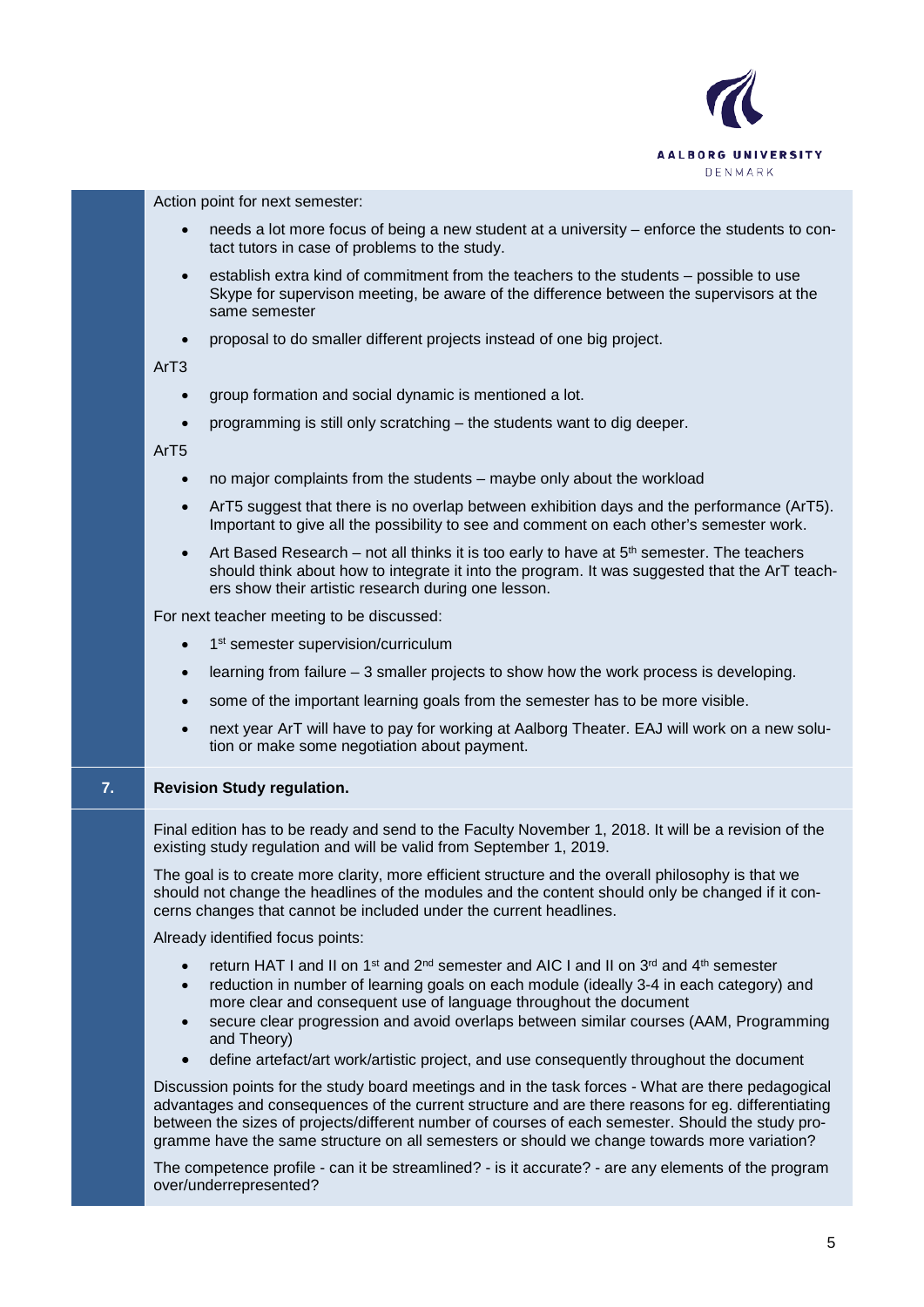

It was decided to meet a whole day in june/august and go through the Study Regulation very carefully and to imagine how I can teach the course from the description. It is important to:

- update content
- check learning goals (content, precision, number)
- progressin/overlap
- identification of (other) structural problems.

The study board will discuss the revisions of the Study Regulation and will have to approve the new versions in the fall.

### **8. STARTS – The Arts stimulating innovation**

EAJ (and ArT) has received an invitation to participate in a grant application for the European Comission Horizon 2020 call. Project period is 2019-20121.

EAJ gave an up-date of the project - she suggests giving it as a two-year course in International Collaboration (ArT4) and Art Based Research (ArT5). The content is about funding art in Europe. The module will involve all students at the semesters

The project is a collaboration with different higher education schools in Ireland, United Kingdom, Spain, Italy, France, Austria and Denmark. And the ArT groups will be working with different countries.

The study board was positive and supported the project, as long as it is possible to adjust the program, that the students have to be away at the same time and that the logistics about sending out was well planned.

Good advice – remember funding for administrative support/travelling/meeting/hours for lessons.

Furthermort PD mentioned that Steneby still is available for cooperation according to Int. Collaboration.

### **9. Comments 2017 from Head of censorship - Informationsvidenskab og Interaktive Medier, [IIM.dk](http://iim.dk/)**

Report from IIM censor corps (for the period – Winter 2016 to Summer 2017) - was dealt and discussed at the meeting.

Received 26 registered examinations – 13 reports – 2 remarks

*Module 12 Place and Space of Interaction: Jeg foreslår at de studerende gennem undervisning får*  forståelse for vigtighed af præcist at forklare projektet teoretiske grundlag og lærer aktivt at anvende *dette i analyse og refleksion i projektrapporten.*

*Module 19 Experience Design (BA-projects): Om det ligger i kurset eller i uddannelsen ved jeg ikke, men som helhed var projekt-rapporterne udfordret på den metodiske bevidsthed. Metode er aldrig nemt for studerende at forholde sig til, men det ville være oplagt at arbejde med, hvordan man kan få dem til at forholde sig til, at \*hvordan\* de tilgår deres emne er mindst lige så afgørende for deres resultater som deres emneafgrænsning er. Herunder deres praxis-based fundering.*

Art Study Board is currently doing a study regulation revision which focus on the "methodological toolbox and the integration of theory and project work, especially through a revision of the courses artistic and academic methodology I-VI.

### **10. Items for next meeting**

• ArT Teacher meeting – Spring 2018